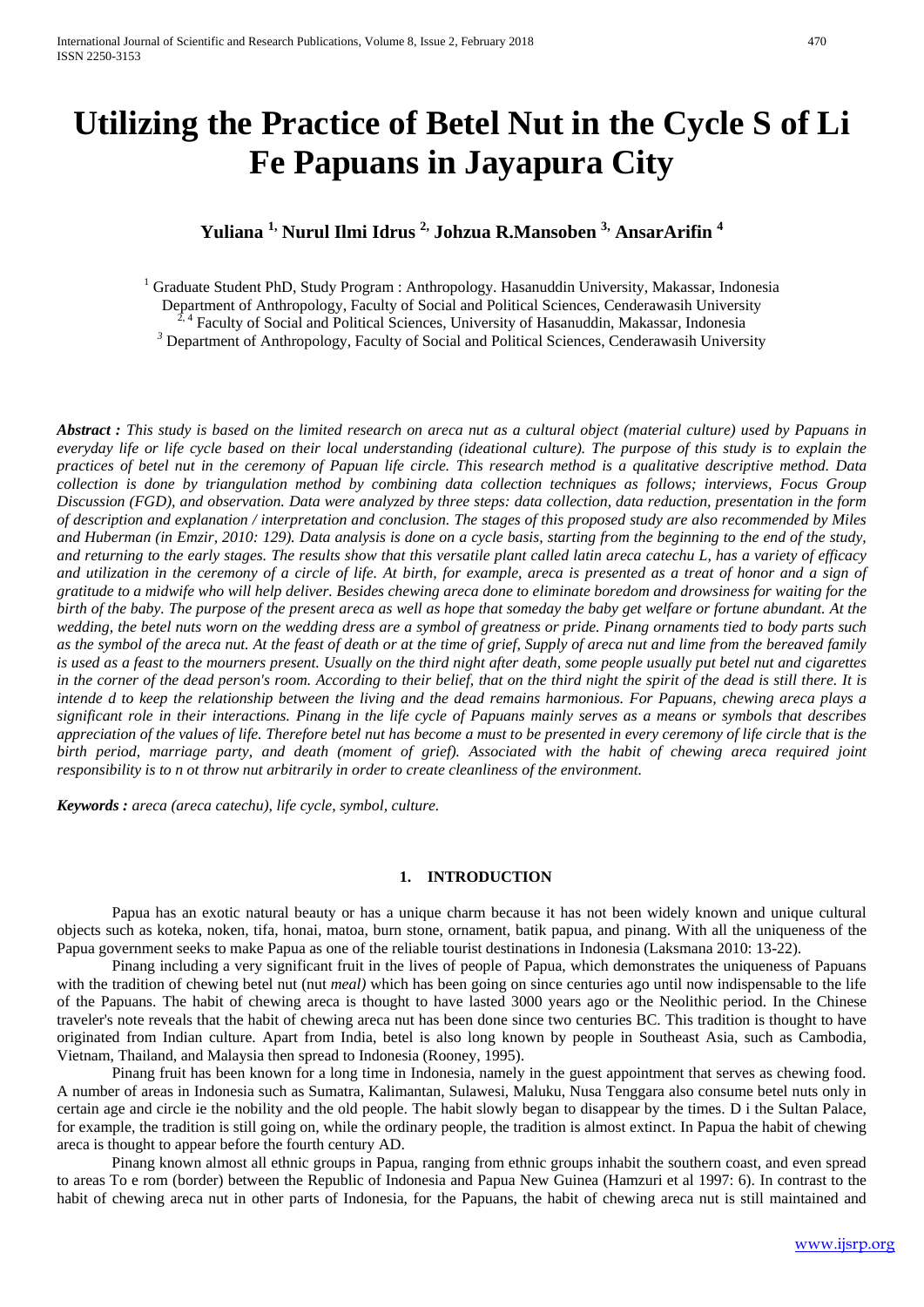practiced on all levels of society, from ordinary people to officials, parents and children, men and women, from daily activities to traditional ceremonies.

In Toraja, chewing *(ma'pangan)* are generally more attractive to mothers, especially in ceremonies such as *signs* and *signs tuka solo.* Chewing is a process of chewing betel nut, betel nut, whiting, gambier and dry tobacco. The process of mastication and chemical stimulation of ingredients used in the process of slurping may affect the salivary profile (Marcellina and Samad 2014: 10). For Papuans, betel nut is believed to be beneficial for digestion and as a dental reinforcer, as a healer of various diseases, such as skin wounds, scabies, ulcers, myopic, worms, deodorizing, and sari making the body clean from within. Young betel nut is also considered to shrink the uterus after childbirth, and its Arekolin content is believed to be beneficial to increase male sex drive (Nafiroh 2010: 3).

Arekolin is a cholinergic compound that is useful to overcome the choline acetyl compounds that are widely circulated in the body. Acetyl cholin when too much can cause a person to feel tired and unwell. This compound is a potential that should be used in small amounts as much as 2 mg a pure rekolin was able to cause a stimulant effect that strong, so the recommended dose does not exceed 5mg for single use (BPOM 2000). Conversely, the properties of beneficial kholinergic areca make the body healthy, fit, and full of passion. The habit of chewing betel -sirih can provide other pleasures, such as smoking, as a leisure time activity (Iptika 2014: 68). Areca fruit is always presented and become 'mandatory goods' in every meeting and ceremony that serves as a means of social relations or means of socializing for the people of Papua. That is, areca always start or become 'opening' in interaction between one person to another. After all chew betel nut, then the communication went smoothly. This shows that the people of Papua, the nut is a fruit that is good for the multi function health, social functioning, as well as the values of its local culture. Cultural values are at once able to function as development capital in order to advance Papua Province. The fruit of the tree which belongs to the family of palm even this to be one part of a tradition that makes the betel nut-sweet bestseller traded and sold everywhere, like those selling cigarettes (Stanley 2006: 300) that shows how the practice of chewing betel nut is not only important as part from tradition, but also economic value in the life of the Papuans.

A tradition or habit does not stand alone, but he became a circuit with a system of knowledge and action patterns of a group of supporters. T radisi is common in every culture, as well as the people of Papua. Culture understood as a device symbol or sign, which also refers to the common view that is used in anthropology and stated explicitly by Koentjaraningrat (2005: 12) that essentially covers cultural culture material *(material culture),* patterns of behavior *(pattern of behavior),* and knowledge *(knowledge).* The practice of utilization or treatment of betel nuts is part of the material culture, used with various functions embodied in patterns of behavior, based on local Papuan knowledge. For the Papuans, betel nut is a tradition of life that always exist in traditional events, in village meetings, and becomes a daily necessity in all social strata.

As a practice accepted and integrated into the lives of people of Papua, then chew betel not just part of the habits that have been ingrained but also has become an identity that is inherent in the people of Papua. Even the name of this fruit is also used to bring together people of Papua who want to share their stories or life experiences *(para-para nut).*

However, when the habit of chewing betel nut is causing environmental problems due to people often discard the pulp and spit without considering the cleanliness of the surrounding environment, such as streets, schools, offices, hospitals, shopping malls, airports, terminals, etc., these conditions then was very disturbing for anyone who watched it. Spotted scattered spit, in addition to looking dirty and dirty, also makes us uncomfortable to move. The government has provided a special place to dispose of saliva to implement the ban on removing the pulp / spit of areca nut in any place, as stated in the Regional Regulation no. 15 of 2011, and officially applied on March 28, 2013 in Jayapura City. One among a clause in this regulation is about the way of taking out the trash, including pulp and spit betel nut. Violations on it get a threat of fines up to Rp. 50.000.000, - or maximum 6 month confinement (bintangpapua.com/index.php/lain-lain/k2-information). Nevertheless, dumping of pulp and pinlet salt is still occurring in any place. This is because until now the punishment or fines for the person (who throw spit / dregs areca) has not really enforced. I ni raises questions related to the threat of fines in the regulation and demonstrate the rules state that 'toothless' on chewing betel Papuan culture.

This study mainly aims to examine how the nut as cultural objects *(material culture)* Papuan people use in everyday life *(behavioral culture)* and in the circle of life that is based on their local understandings *(ideational culture).*

## **2. METHOD RESEARCH**

#### **Type Research**

The research is a qualitative descriptive of a study that seeks to understand and explain the systematic descriptive data and the facts on the ground. The approach used in this study is a qualitative approach. namely a research paradigm to describe the events, behavior of people or a situation in a particular place in detail and depth in the form of narration.

#### **Data collection technique**

 To obtain data related to the focus of the problem, then the method is used, by combining the following data collection techniques : Triangulation

#### **a. Deep interview**

Collecting technique data through interviews using interview guides and tape recorders to informants to obtain information about the behavior associated with the practice utilization Papuans nut in life cycle ceremonies.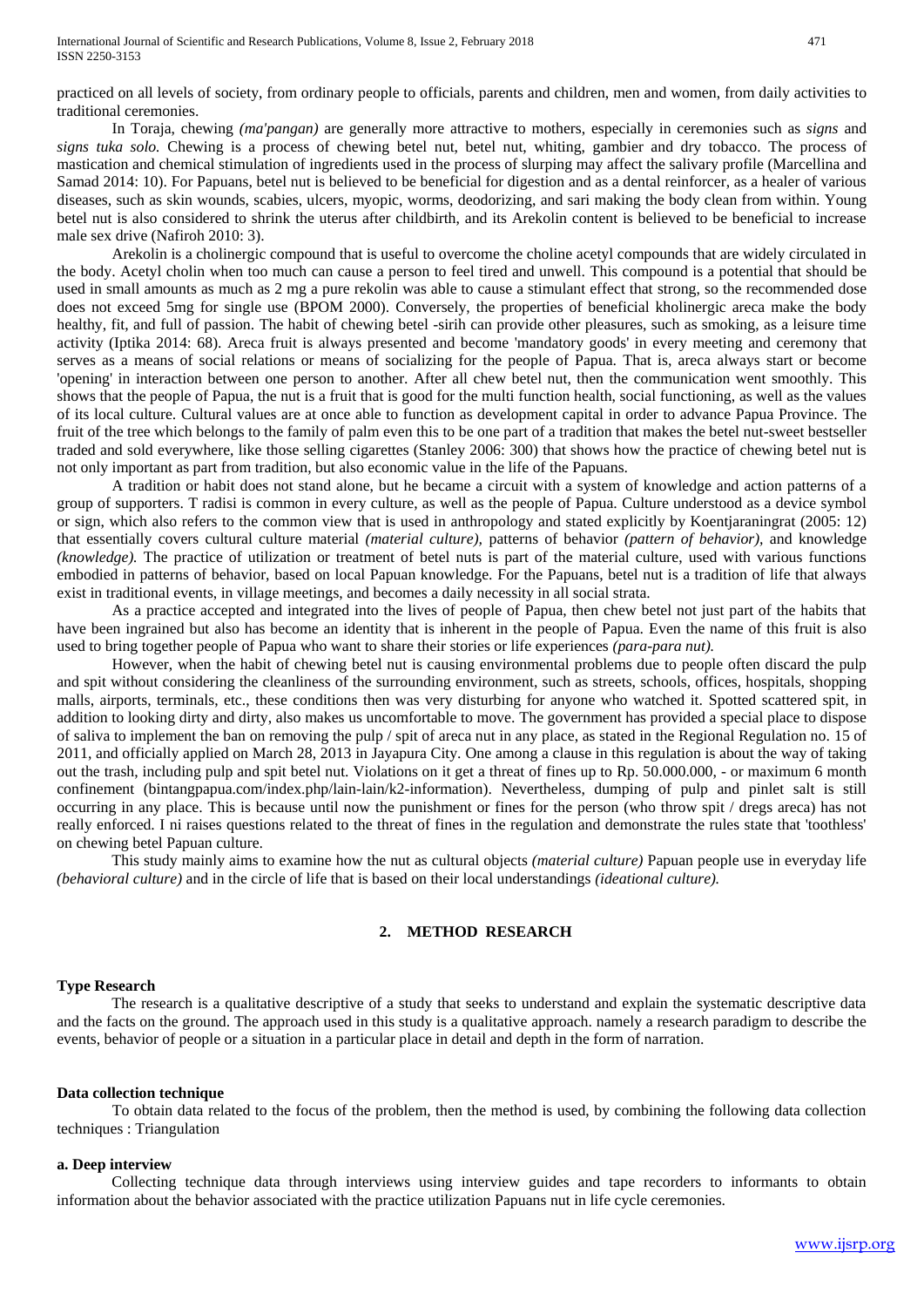#### **b.** *Focus Group Discussion (FGD)*

FGD conducted against groups community based demo grafi s divided into several ethnic groups, ie groups of people Nafri, groups of Biak, the Pulo Wood, and Wood Stone. Each group consists of six to seven people. The topics of discussion was the behavior of people of Papua related to the utilization of betel nut in life cycle ceremonies. FGD is intended to clarify and explore the information obtained through interviews in depth and in a *sense* the group.

#### **C.** *observations*

The observations were made to observe the behavior of people or groups who are taking areca both in everyday life and in ceremonies of their life cycle. Observations were used to confirm each other the data collected through interviews and FGDs.

#### **Data analysis**

A nalisis data in this study is done from beginning to end of the study or collection of data. Data analysis is done with three steps: data collection, data reduction, presentation in the form of description and explanation / interpretation and conclusion. The collected data is classified and descripted holistically and integratively, and is interpreted qualitatively from the perspective of the studied community (emik) and from the researcher's perspective (ethics) to answer the research problem. Satori and Komariah (2012: 201) argued that data analysis is a process of searching and systematically gathering data obtained from interviews, field notes, and documentation by organizing data into categories, to the stage of making conclusions to be easily understood by yourself and other people.

The stages of this proposed study also borrowed a model recommended by Miles and Huberman (in Emzir 2010: 129). Data analysis is done on a cycle basis, starting from the beginning to the end of the study, and returning to the early stages.

# **RESULTS**

This study shows a descriptive that b agi Papuans, versatile plant called latin *areca catechu L,* has a variety of properties and use in ceremonial life cycle. Pinang which is a group of plants from the family Palmae classified as a medicinal plant because it is useful in healing various diseases. As the experience of some informants in Kampung Kayu Pulo, Kampung Nafri, Kayu Batu, and from Cenderawasih Bay Area. According to Mama Emma (70 years) as a public figure in Kampung Kayu Pulo that the nut can lower blood sugar by drinking a decoction of betel nut regularly. Besides the areca seed extract can also heal new wounds by rubbing on the wound and should be done in the morning. Similarly, recognition and experience of Mr. Abisay (47 years) as traditional leaders and government leaders in Jayapura that betel nut is also useful for de-worming, malaria, indigestion and ulcers heal wounds. There is also Mr. Terianus (51 years) O n tofro (traditional chief) of the village Nafri suggests that extracts of betel nut can heal the usual water fleas as practiced in the family.

At the time of birth, In preparation for any expectant, nut prepared as a gala tribute to traditional birth attendants who will help labor. As the experience of an ce grandmother (83 years), from the village of Pulo Wood also likes to chew betel, that: *"There is always a nut when the process of the birth. The banquet is given as a symbol of honor from the host. Chewing betel nut will relieve boredom and sleepiness. If the first s fter giving birth had to eat nuts. So that the wounds inside heal quickly. Quick drying. If now people are also disposable drug* "(interview 26 November 2014). In addition, chewing pinang done to eliminate boredom and drowsiness for waiting for the birth of the baby. The purpose of the present areca as well as hope that someday the baby get welfare or fortune abundant. Mama Mince (50 years old), a housewife, said: *"If my experience, betel nut which are yellow dirahung (burnt to black) and then mashed into powder, mixed with a little oil and then rub on the belly of new mothers give birth. Apply in the center, smeared. It was to give a clean, all slippery out* "(interview in October 2014).

Organizing a wedding party in Papuan society, will start from the stages of adat apply, deliver and submit dowry. According to Mr. Hofni (55 years), religious leaders and government leaders that: *"Pinang in the event of making a proposal as to show that that comes propose is" a great man ". That is, the pinang brought during the marriage will indicate the social status of the wooing party. Can also from areca that brought will raise satire ah, not good just come take it. So we come people are able to judge, of course nut* "(interview in June 2016). Mama Emma (70 years) suggested: *"As we come to woo e, as I have a boy, we came to woo girls, we carry the treasure, the treasure was only two. It was then nut beads, Pinang was two or three oki tied together betel wrapped* "(interview October 14, 2014). Similarly, according to Mr Mamoribo (56 years), the chief of Biak were explained, chewing betel b ahwa: *"If men would like to apply, then he should prepare the betel nut (one packet) in one dish. After that, he came to the women's residence. At the time of the visit should be carrying a male betel nuts in the dish until allowed to sit by the women in their living room* "(interview, October 5, 2014). When in the delivery dowry event does not present pinang, it will be labeled or viewed as a person who does not know custom. As Mrs. Nella (45) points out: *"As before, if we're in an event, we do not put nut, means we are not people of Papua. For example in payment of dowry, we come not given like that, then that will be the fruit of lips. Ah, that family is so funny, we go there no kakesnya. So it's the same with self-esteem, dignity and prestige of the family, can be so* "(interview December 14, 2014). Similarly, at the wedding, according to Mr Terianus (51), Kampung *ontofro* Nafri: *"There is a story that people, if in marriage, women dikasi betel-nut on his head, that if people Finkreuw, that they have the mark of greatness. So they have that first thought, the betel, those who have, because of them until it can spread widely. So nut for them could not be any* "(interview 14 November 2014). As Mr. George Awi (70 years) as the head of customs (Ondoafi) Nafri village, that: *"When the nut is decorated in the bride, it is a creation that shows the identity of the person that he is Papuans'* (interview October 28, 2015). Mama Se l l y (53 years) housewife from the village Wood Pulo m engungkapkan that: *"If we look at a wedding or prom, for example, there are children wear ornaments nut on the body, it has been discovered that the o, children's wear nut, means he's a hybrid or descent Youwe* " (interview November 26, 2014).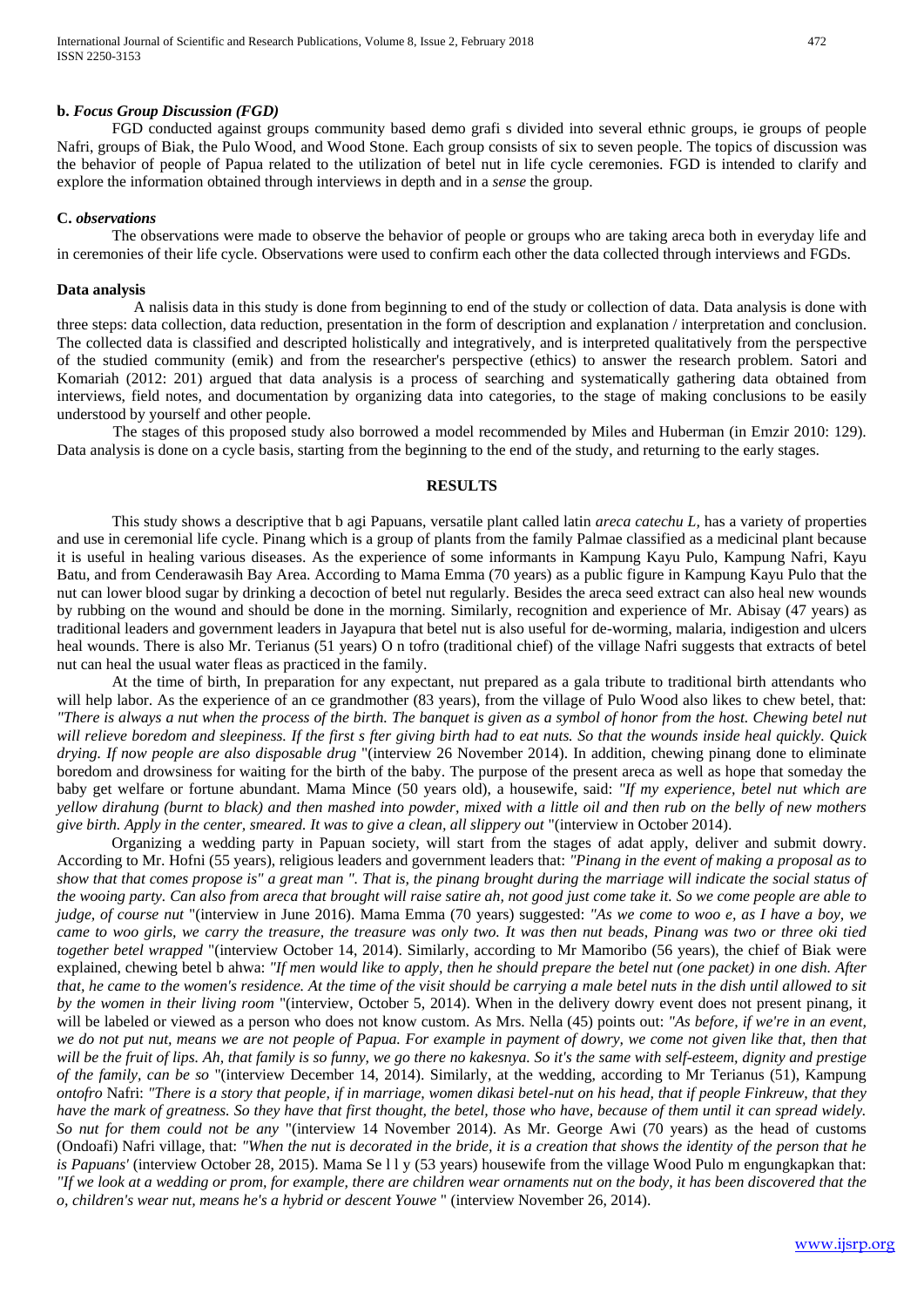At the feast of death or at the time of grief, there is also the use of areca nut chewing food. Mama Emma (70 years old): *"In any event there must be a nut, if there are meetings including in times of grief. At a minimum, each person must bring nut* "(interview in October 2014). Similar to Mr. Herman Hamadi (68 years), Great Ondoafi Tobati-Enggros, said: *"In the event of grief, the nut had been there first. Who comes with areca nut. Everyone must have areca nut. Although the host has also set up* "(interview 24 November 2014).

#### **DISCUSSION**

Based on the above description, it can be concluded that in the circle of life of Papuans, there are practices of the use of areca nut. Starting from the birth, the wedding, until the event of death (at the time of grief).

At birth, for example, areca is presented as a treat of honor and a sign of gratitude to a midwife who will help deliver. Besides chewing areca done to eliminate boredom and drowsiness for waiting for the birth of the baby. The purpose of the present areca as well as hope that someday the baby get welfare or fortune abundant.

In matchmaking events, application, until delivery of dowry, areca also become an important part in the procession of adat (sacred). In the event of submission, the areca offered by the male side, when received by the woman (host) means showing the receipt symbol (approved application). In certain clans (as descendants of areca) will wear areca on the body as a symbol of greatness. While to the outside appearance of the show's identity as people of Papua (Papua's all). At the wedding, the betel nuts worn on the wedding dress are a symbol of greatness or pride. Decoration nut attached to a body part such as waist or the head shows a symbol that they are the descendants or family hot RGA nut person. In the implementation of the marriage ceremony, many people use symbols that are considered to have a value of sanctity. For example rice grains, rice, fruits, flowers, and others. Similarly, in the customs of Papuans in the city of Jayapura, such as presenting betel-betel that is not just as chewable food. As the examples above (areca in applying, at the usher and hand over the dowry and wedding) in accordance with Umiarso and Elbadiansyah (2014: 192), which suggests that the symbols that exist in every human life is an important issue which emphasized in symbolic interactionism. That is, most human actions are represented by symbols agreed upon by society.

In addition to departing from the philosophical view of betel nut plants (hundreds of seeds) in each mayang describes the symbol of a classy economic life. Thus indirectly also shows the social status of the family that organizes the party. According to Cavallaro (2004: 5) that also be a system of inherited concepts expressed in symbolic forms practiced, developed and preserved in the social life of the community of supporters. The symbols used diverse and it is the purpose of symbols also differ from one society to another, between one culture to another.

At the party of death or at the time of grief, Supply of nut and lime of the bereaved family used as a feast to the mourners in attendance. Usually on the third night after death, some families usually put betel nut and cigarettes in the corner of the dead person's room. According to their belief, that on the third night the spirit of the dead is still there. It is intended to keep the relationship between the living and the dead remains harmonious.

#### **CONCLUSION**

Papuans culture with all aspects accompanying a picture of a social reality that is part and source of wealth for the Indonesian culture in its development needs to be preserved. Pinang and betel fruit use practices in Papuan communities have been longstanding, explaining that pinang has become an important part of the needs of the community from time to time and has significance in the existing cultural system. Papuans chew nut significant role in their interaction. P hosts in the life cycle *(life cycle*) Papuans mainly serves as a means or symbols that describe the appreciation of the values of life. Therefore betel has become imperative to be presented in any ceremonial life cycle that is time to born, weddings, and death (time of grief). Associated with the habit of betel required m engunyah shared responsibility that is by not throwing betel nut spit indiscriminately for the creation of a healthy environment. P host culture unyah clicking on the Papuan community with all the diversity of ways and its values is one of the heritage of traditional knowledge that have positive values, so it needs to be preserved.

#### **REFERENCES**

- **1.** BPOM. 2000. *Parameters General Standard Extracts Plant Medicine.* MOH.
- **2.** Cavallaro, Dani. 2004. *Critical Theory and Cultural theory (Translator: Lailiy rahmawati).* Yogyakarta: Niagara.
- **3.** Elbandiansyah, Umiarso. *Symbolic interactionism* 2014. *From Up Modern Classical Era.* Depok: Raja Grafindo Persada.
- **4.** Emzir. 2010. *Research Methodology Qualitative Data Analysis.* Jakarta: Rajawali Press.
- **5.** Hamzur i, M. Husni and TR Siregar. *Regional Culture* 1997. *menginang In Irian Jaya, Maluku, and Sulawesi.* Jakarta: Ministry of Education and Culture Directorate General of Culture - Directorate General of Museum.
- **6.** Iptika, Amalisa. 2014. *linkage Habits and Beliefs Chew Betel Betel Betel with Dental Health In Sentul-Surabaya society.* Journal unair.
- **7.** Koentjaraningrat. **2005.** *Introduction to Anthropology II-Principles of Ethnography.* Jakarta: Rineke Cipta.
- **8.** Laksmana, Yusak. 2010. *Roaming Jayapura: Natural exotic culture in Papua New Gate.* Jakarta: Gramedia.
- **9.** Marcellina and Rasmidar Samad. 2014 *Profile saliva on penyirih in District Rembon Tana Toraja.* repository.unhas.ac.id, accessed July 15, 2014.
- **10.** Nafiroh, Point. 2010. *Plant Pinang For Medicinal Plants.* Wordpress.co m / page / 13, accessed July 24, 2014